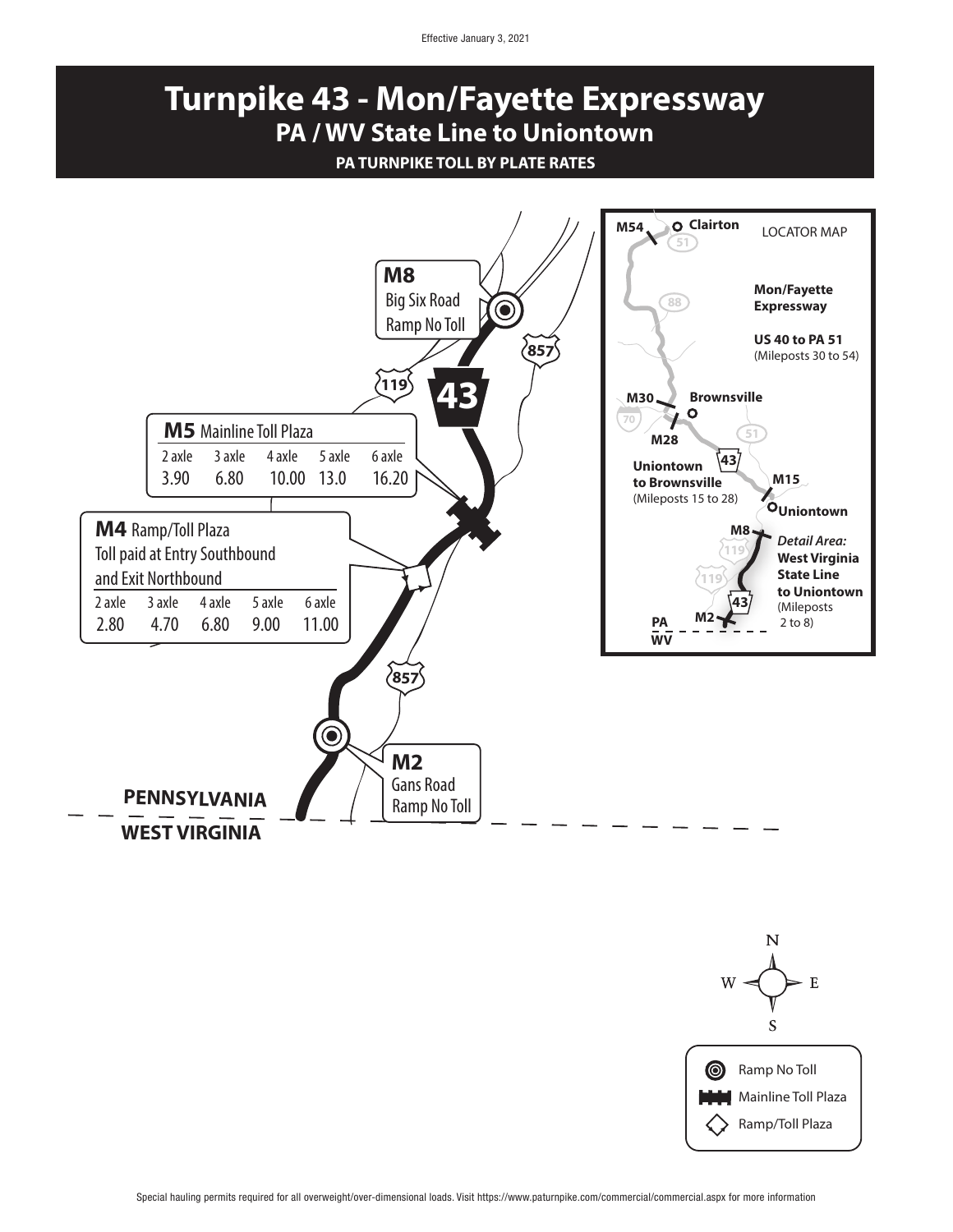Effective January 3, 2021